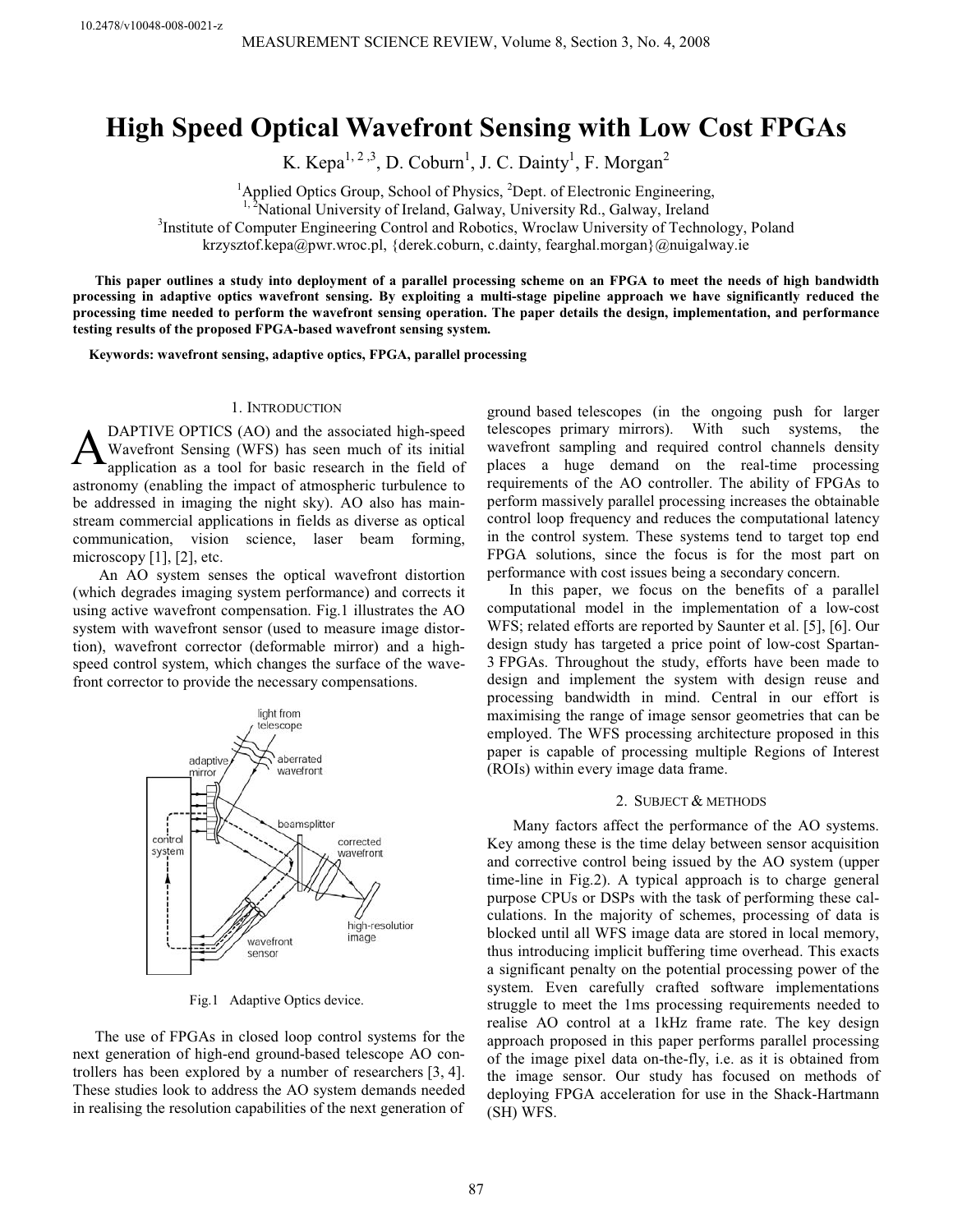

Fig.2 PC and FPGA time-line comparison for the optical communication system.

# A. Low-cost FPGA devices

FPGAs offer an alternative to mask-programmed Application Specific Integrated Circuits (ASICs) and standard-cell Application-Specific-Standard Products (ASSPs) for mid- and low-volume systems. FPGA-based designs avoid the high initial cost, the lengthy development cycles, and the inherent inflexibility of conventional ASIC development. Also, FPGA programmability permits design upgrades in the field with no hardware replacement necessary, an impossibility with ASICs.

Low-cost FPGA device families, such as Spartan [7], Cyclone [8], are specifically designed to meet the needs of high volume, cost-sensitive electronic applications, such as consumer products. These cost-reduced FPGAs use simplified architectures, though follow high-end FPGA devices, without including many of their advanced features. Current low-cost FPGAs are now capable not only to accommodate loosely coupled functions, but can contain a complete System-on-a-Programmable-Chip  $(SoPC)$ , e.g. Microblaze [9] NIOS-II [10].

Our design study focuses on the use of a Spartan 3/3E target platform, together with associated design tools [11], [12].

# B. Shack-Hartman wavefront sensor

A Shack-Hartman (SH) WFS assesses the wavefront by sampling a series of discrete subapertures across the wavefront [13], [14]. In the case of atmospheric turbulence imaging, the incident wavefront is distorted as it travels through the turbulence domain (Fig.3). In the standard configuration the Lenslet Array (LA) images portions of the aberrated wavefront on to an Image Sensor Array (ISA - a CCD or CMOS sensor placed in the focal plane of the LA) to form a series of spots, each spot corresponding to a different lenslet (or subaperture) in the LA. The position of these spots, for the incoming wavefront, relays information about the local tip and tilt of the wavefront, allowing the aberration of the incident wavefront to be assessed. In the absence of turbulence, the undistorted wavefront forms a regular grid of diffraction limited spots located in the centre of subapertures on the ISA. In the presence of turbulence, spots become displaced, typically by a sub-pixel amount (see Fig.3). The key function of the SH WFS is to determine this spot motion either to measure the absolute aberration (for a wavefront measurement device) or to estimate the residual wavefront error (for a closed loop AO system). To obtain representative numerical values of the wavefront distortion (slope coordinates) a centroid position is calculated for spots in every subaperture within the WFS ROI.

In AO WFS, the required image sensor data bandwidth may peak at the order of 0.9 Gb/s (typical resolution 10 bits/pixel, 300x300 pixels/frame, 1k frames/sec). However, the core data of interest in the system (i.e. calculated centroid positions) may be many orders of magnitude lower, e.g. 0.3Mb/s (10-bit x- and y-error values per subaperture, 15 subapertures per frame, 1k frames/sec). The ability to offload the computationally intensive tasks to an FPGA processing unit offers significant benefits in freeing up the host PC resources for other application-specific tasks. FPGA implementation also provides a real-time, low-cost platform.



Fig.3 Shack Hartman wavefront sensor.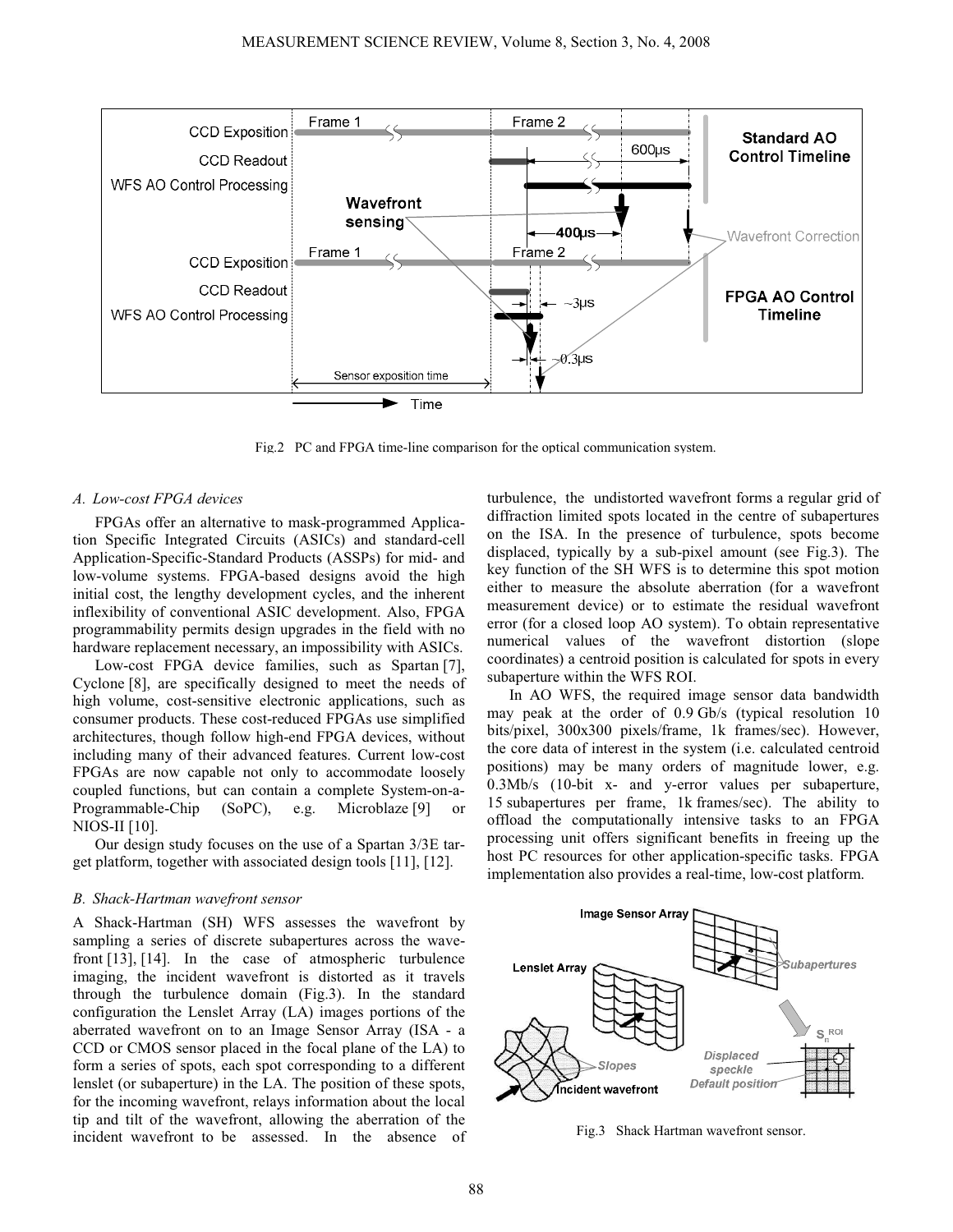

Fig.4 Low-cost adaptive optics control system architecture.

# C. Wavefront sensor internal architecture

In this section the proposed WFS architecture is highlighted. The prototype platform under development supports a rich set of base level and SH slope processing algorithms. This section describes the architecture of elements within processing pipeline in Fig.4.

Central to this approach is the need to continuously maintain a free flow of data through the pipeline. Stalling of the processing by any pipeline stage impacts directly on the achieved bandwidth and buffering requirements possible with the proposed system.

#### 1) Sensor Interface

The main task of the Sensor Interface component is to communicate with the external capturing device (image sensor), and to orchestrate pixel data transport from this device to the internal High Speed Data Path (HSDP) interface and onto the processing elements.

To cater for a range of image sensors with differing data transfer rates, clock-crossing synchronisation between the pixel clock and WFS internal data path clock is required (see Fig.5a).

 To simplify the design of modules connected to the HSDP additional interface signals are generated within the Pixel Con-text Generator (PCG), encapsulating the Pixel Address (PixAddr), Frame Number (FN), the Real Time Clock (RTC), etc. The FN and PixAddr generated in the PCG provide information about the pixel-data position within the sequence of frames or within the frame itself. The RTC signal provides a timing signal obtained from a pre-scaled system clock. RTC timestamps are helpful in performance tests of the WFS and also in data post-processing and storage.

In the proposed WFS architecture, the image sensor configuration interface is implemented within the sensor interface block. This approach allows us to provide a unified programming model to a range of external devices and requires modification only to separate sub-designs to accommodate new communication protocols.

#### 2) Base Processing Block

Most low-cost commercial CMOS image sensors suffer from significant levels of fixed pattern noise, which can be as large as 10% of the working range. Compensation is possible using base level processing which performs dark-image and flat-field correction on the image data [13]. In the design correction values are obtained during device calibration and stored in the external memory as a reference image (see Fig.5b).



Fig.5 Wavefront sensor architecture: a) sensor interface, b) base level processor, c) centroider.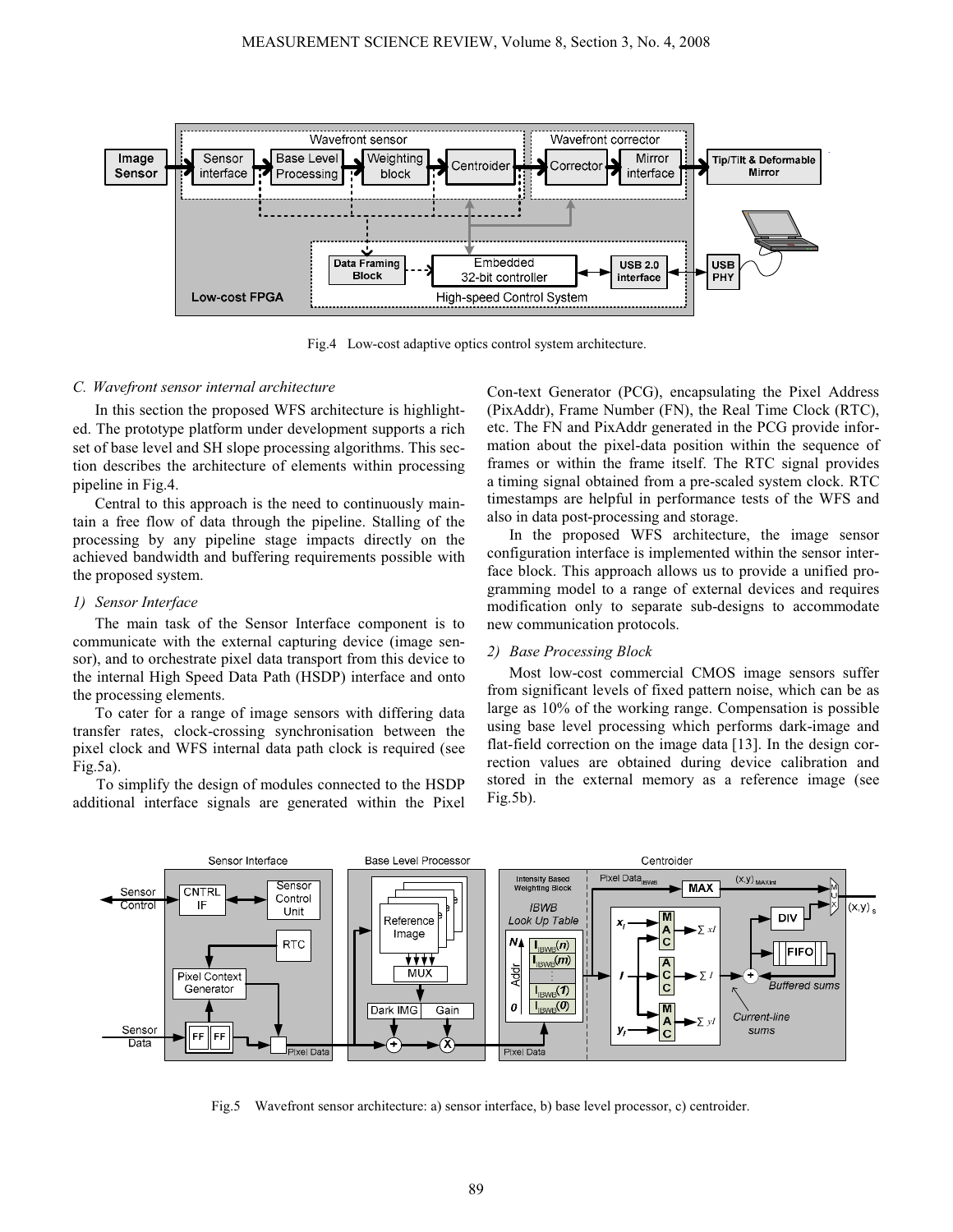#### 3) Centroiding Block

As detailed earlier, the image data received from the SH sensor represents the wavefront distortion across the set of subapertures,  $S^{ROI}$ . To obtain local metrics of the distortion  $(x_n^{ROI}, y_n^{ROI})_{err}$ , within a particular subaperture, the spots position has to be measured and compared against the spots reference position  $(x_n^{ROI}, y_n^{ROI})_{ref}$  obtained during the calibration process (1).

$$
x_{er} = x_{ref} - x_{spot}, \quad y_{er} = y_{ref} - y_{spot}
$$
 (1)

$$
x_{spot} = \frac{\sum_{i} x_{i} I_{i,j}}{\sum_{i} I_{i,j}}, \quad y_{spot} = \frac{\sum_{j} y_{j} I_{i,j}}{\sum_{i} I_{i,j}}
$$
(2)

Following the standard estimation approach, a calculation of the centre of the spot (centre of mass-like calculation) is performed following (2).

According to (2), all pixels internal to  $S_n^{ROI}$  need to be processed to obtain  $(x_n^{ROI}, y_n^{ROI})_{spot}$ , representing the spots position within subaperture. This enforces a requirement for data buffering since multiple subapertures can co-exist within a data line of a particular ROI (see Fig.6).



Fig.6 Test image with two ROI's: a) Single-subaperture ROI, b) 9-subaperture ROI.

In our design, pixel data is processed as it flows through the centroider block (see Fig.5). At the end of the subaperture region (Fig.6), accumulated (partial) sums from (2), namely  $\Sigma_i x_i I_{i,j}$ ,  $\Sigma_i y_i I_{i,j}$ , and  $\Sigma_i I_{i,j}$ , are stored in a FIFO buffer (the order of data is maintained) and processing of the next subaperture  $S_{n+1}$  begins. On the next line, when  $S_n$  is processed, previously stored sums are retrieved from the buffer and merged with currently accumulated values before sending back to the buffer again. This algorithm repeats for all data lines within  $S_n^{\,ROI}$  subaperture. When the last line of the subaperture set is processed, the merged sums form the final result (no consecutive store step required) and the division process can occur. This approach minimises data transfer and buffering overhead as only partial results are stored.

Fast division. Inherent in the centre of mass calculation (2) two integer divisions must be performed per subaperture. Initially, a fully pipelined division module was embedded in the design to address this need using the Xilinx CoreGen tool. This exposed significant resource requirements, i.e. over 6200 Flip Flops (FFs) and 2000 Look-Up Tables (LUTs) and calculated the quotient in more than 20 steps (clock cycles in, one bit/step and divisor greater than 20 bit). This resource hungry solution proved to be unacceptable for low-cost Spartan-3 devices. It also turned out to be significantly time inefficient since subapertures can be as small as 4x4 pixels in size (only 4 steps per MAC per image line).

The follow-on design exploits the fact that the quotient in (2) is constant and bounded by the subaperture size  $k$  and desired sub-pixel resolution j. Thus the division result is ready after  $k+j$  steps, i.e. 10 clk cycles for subaperture size of 64 pixels and 1/16 pixel resolution. At the expense of doubling the internal structure size, we further slashed it by a factor of two (down to 5 clk cycles) by calculating two bits of the quotient (instead of one) in every clock cycle. The resulting core used 188 FFs and 338 LUTs.

The Intensity-Based Weighting Block (IBWB). In a SH WFS, a range of optimal estimators exists for centroid calculation depending on the light level and noise characteristics of the image sensor [15]. Estimators may be implemented in the system by enabling weighted and constrained centroid calculation, as appropriate. This requires additional processing to be applied to the pixel data before centroid position is calculated.

The IBWB supports a wide variation of possible contrast enhancements, i.e.  $I_{IBWB} = I_{IN}^{1.5}$ . In the general approach, the IBWB transfer function can support a range of linear and nonlinear functions applied to the input data  $I_{IN}$ , where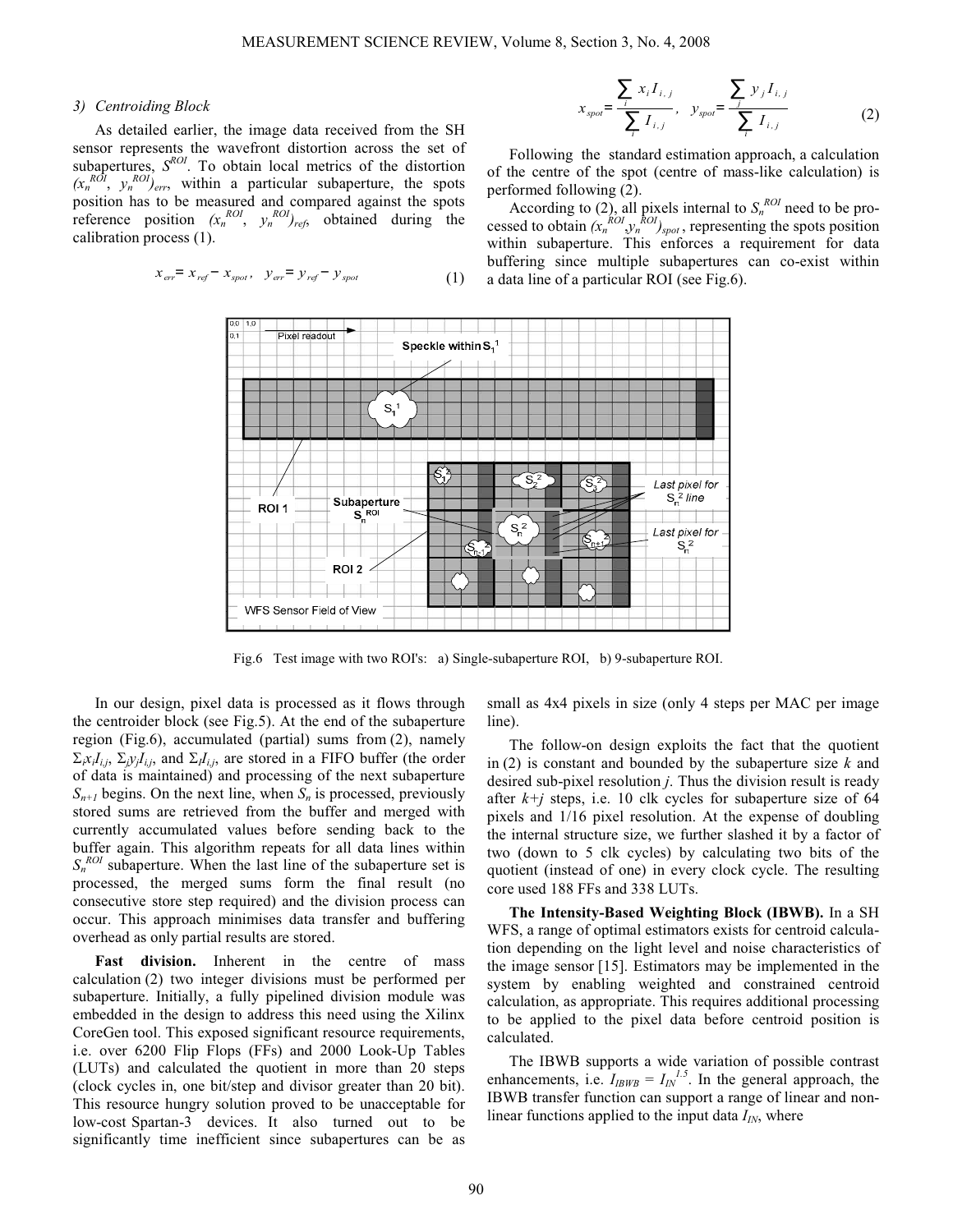$$
I_{\text{IBWB}} = f(I_{\text{IN}})
$$
 (3)

The employed IBWB exploits the property of finite granularity of the pixel data. As resolution of the low-cost image sensors considered in our application is 10 bits per pixel, it offers only  $2^{10}$  possible intensity values. Knowing that, we assumed the Look-Up Table (LUT) implementation of IBWB would be the most suitable approach (see Fig.5c). The input n-bit intensity value selects (addresses) the output m-bit word from the LUT. Thus, the required bit size of a LUT can be calculated as

$$
LUT_{\text{SIZE}} = 2^{n+m} \tag{4}
$$

Available EDA tools for FPGA design, e.g. Xilinx ISE CoreGen [ISE], provide various solutions to implement LUTs (memory elements) within the design, e.g. BRAM, distributed memory, LUT-RAM. Selection is dictated by the amount of the memory, and required performance. After review, the BRAM primitives were decided upon as the optimum option, as they provide high capacity storage and high bandwidth. Also, they do not occupy user logic resources.

#### 4) Data framing block

For test purposes, a data framing block is included at the end of the pipeline to enable data to be read back by an embedded processor. The memory element is BRAM, generated using the CoreGen tool, and extended with a simple pixel counter and OPB interface.

#### 5) Embedded controller block

The Embedded Controller Block (ECB) is mainly used to setup and control data path blocks. It also provides high-speed (USB 2.0, Ethernet) communication links to external devices, i.e. PC or high-resolution scientific camera.

# D. Test Pattern Generator

Validation of the system performance is performed using a purpose built Test Pattern Generator (TPG) developed as part of this work. The TPG is a standalone System-on-Programmable-Chip (SoPC) design (Fig.7). Its flexible design emulates a sensor device by providing compatible Bus Functional Models (BFMs) and interfaces. Using a series of software scripts run on a PC, the TPG was propagated with data to provide real time WFS test datasets to verify system operation and performance. In the test setup TPG is used as an external device connected in place of the image sensor. Since the external TPG generated signal integrity problems (alignment with clock edge, etc.) at higher clock rates (above 40MHz), implementing the TPG core as a WFS internal module (within the same FPGA as the pipeline) would offer an advantage. The advantage is that this would support calibration and provide Built In Self Test (BIST) functionality to the design.

#### 3. RESULTS

# E. Performance

For preliminary testing purposes, the wavefront sensor prototype was implemented on a Virtex4LX-25 development board without any architecture-specific optimisations (limiting resources usage to that available to lower-end Spartan device). Initial tests demonstrate a maximum processing speed of ~83MHz. This translates directly to a sustained performance of 83 Mpixels/s, supporting the realisation of quite dense spatial WFS, e.g. 400 subapertures (16x16 pix) with a frame rate of 810 frames/s. It should be noted that the achieved performance can be extended beyond the 10 bit dynamic range of the analogue to digital sampling for the image sensor considered in the study. Increasing the dynamic range has a direct, near-linear impact on FPGA resource usage. However, the performance metric remains mostly unaffected, due to the use of a pipelined architecture. Only a few extra processing cycles



Fig.7 Architecture of Test Pattern Generator System-on-a-Programmable-Chip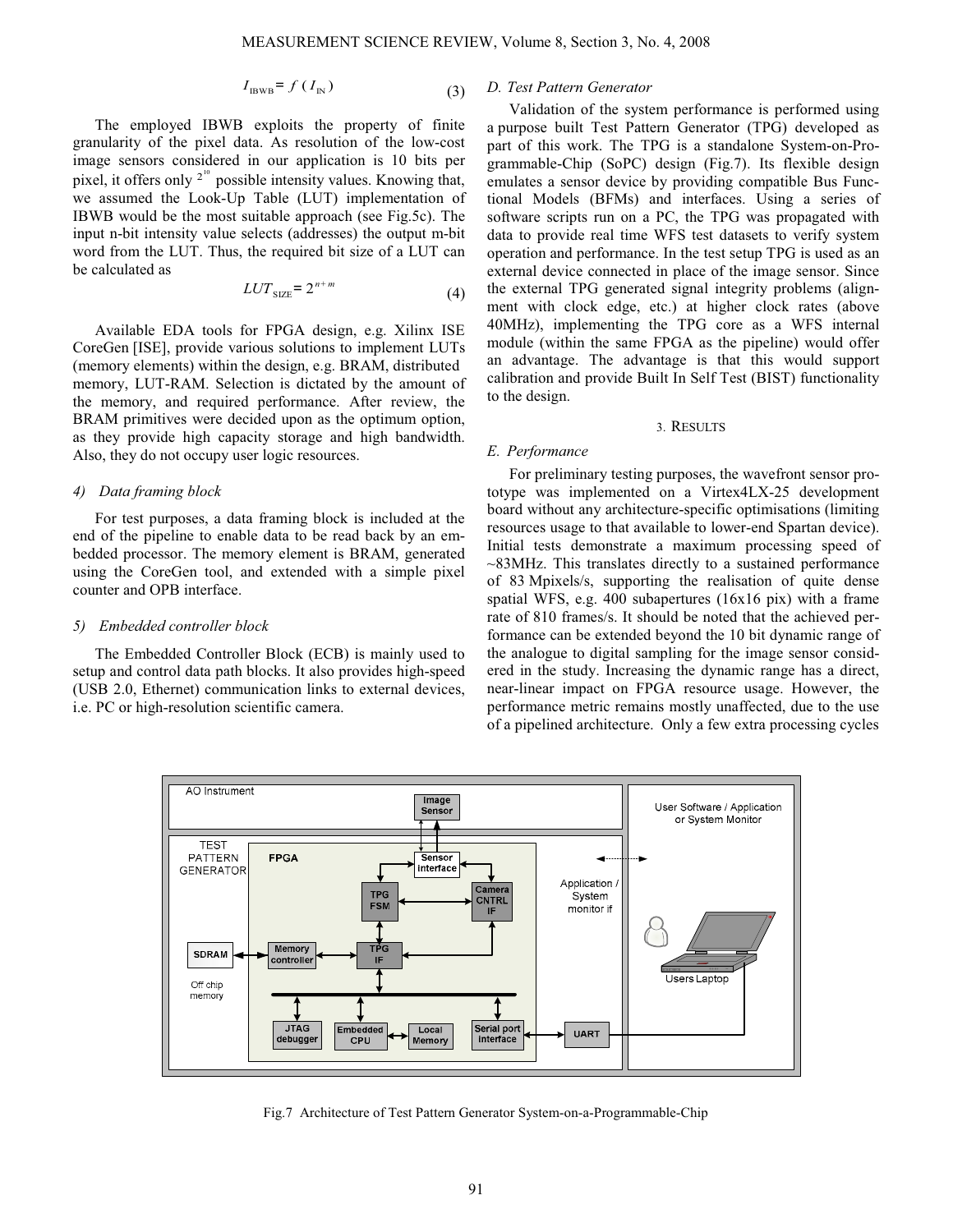may be introduced, impacting on process timing at the submicrosecond level.

All processing within the design is performed using signed integer format enabling the SH spot locations to be calculated to 1/16 (or 1/32) of a pixel precision (typical of the level needed). Higher precision is possible with minimal impact on processing delay. The design incorporates a hand crafted divider unit which enables the centroid division to be performed within 5 clock cycles (at 83MHz). The maximum processing speed is determined by a long propagation chain within the hardware divider unit caused by the generic structure of the internal multi-bit adders and comparators. However, when compared to the CoreGen divider core, 80% of the logic resources are saved. The performance achieved supports all possible operation cases considered to date, as a pixel data rate greater than 80MHz occurs only in applications where a high-speed CMOS image sensor is required.

# F. Functionality

As described earlier this design has been implemented with design reuse in mind. In practice, it can be customised using appropriate control and functional modules to meet specific designer needs, i.e. processing 15 subapertures only.

In its current realisation, the system is capable of supporting up to 400 subapertures of mixed size, ranging from a quad cell to 64x64 pixel subaperture geometries. In addition, the system can support multiple WFS pupils with up to 7 distinct sensing areas from a single image sensing device. All aforementioned features can be enabled on the pixel stream to produce slope estimates within  $\sim 0.3 \mu s$  (exact number depends on design parameters set up in the initial build which may impact on process timing but at the sub-microsecond level) of the image sensor issuing the last pixel value.

The benefits of employing an FPGA are most directly visible when compared with the processing timelines of alternative approaches. As detailed, Fig.2 illustrates a PC and FPGA time-line comparison for the line-of-sight optical communication system. The PC solution is custom in-house software, being a considerable design effort in itself. The reduced processing delay of the FPGA system enables improved WFS performance and controller bandwidth. The main bottleneck is moved from data processing to the task of reading the data from the image sensor. Further improvement is clearly possible by employing multichannel readout from the image sensor, implemented in one instance by using multiple image sensors with appropriate optics.

# G. Resources

Tab.1 details current FPGA resource usage. Further scaling of the WFS system to extend parallel stream processing with multiple instances of the core logic is quite feasible, even in low cost FPGA devices (see section 2.3).

| <b>WFS BLOCK</b>                                 | SIZE [SLICES, BRAMS] SPEED [MHZ]  |                              |
|--------------------------------------------------|-----------------------------------|------------------------------|
| <b>ONE PASS CENTROIDER</b>                       | $828(7\%)$ , 1                    | 80                           |
| <b>ONE PASS CENTROIDER</b><br>W/O DIVIDER BLOCKS | $430(5\%)$ , 1                    | 157                          |
| <b>FRAMING UNIT</b>                              | $23 \left( \leq 1\% \right)$ , 20 | 335                          |
| <b>BASE LEVEL</b><br>(WEIGHTING UNIT)            | $10 \, (\leq 1\%)$ , 1            | $N/A$ - under<br>development |

Tab.1 Wavefront sensor blocks resource usage and achieved performance for Virtex4LX-25.

#### 4. DISCUSSION

In keeping with results of high-end FPGA-based WFS systems, this design study indicates a clear advantage of employing FPGA-based processing over the traditional CPUor DSP-based approaches. The performance gain is mainly due to the removal of the so-called "von Neumann bottleneck" (limited throughput between memory and CPU), use of shadow buffers changed on-the-fly and the highly parallel, fine-grained FPGA architecture.

The presented WFS system prototype includes a sensor interface, pixel weighting unit (IBWB), centroider, and an embedded controller with USB 2.0 interface (Fig.4).

Design validation and system performance metric have been obtained using TPG. The CMOS sensor module is currently being tested with the system.

 Current activity is focused on the implementation of a number of blocks for base-level processing, frame capturing and on further studies of feasible implementation of controller block and wavefront corrector.

#### 5. CONCLUSIONS

This paper details the design, implementation, and performance testing results of the proposed FPGA-based wavefront sensing system. The low-cost FPGA-based multi-functional WFS block reported offers significant improvements (in terms of performance) for kHz image sampling. This performance improvement does not penalise dense spatial wavefront sensing. The best optimisation in bandwidth operation (minimal time between acquisition and correction) is achievable by implementation of the complete AO control system using FPGAs.

An added advantage of the design is the reduced power consumption (< 10W) over conventional PC-based designs. Power budgets are a prime concern to the large scale deployment of AO in fields such as optical free space communication.

Current work is focused on full system integration. Work is ongoing on the development of a scalable architecture of a MIMO block for use in either real time wavefront reconstruction or system control input. Parameterised and automated system configuration is also being investigated.